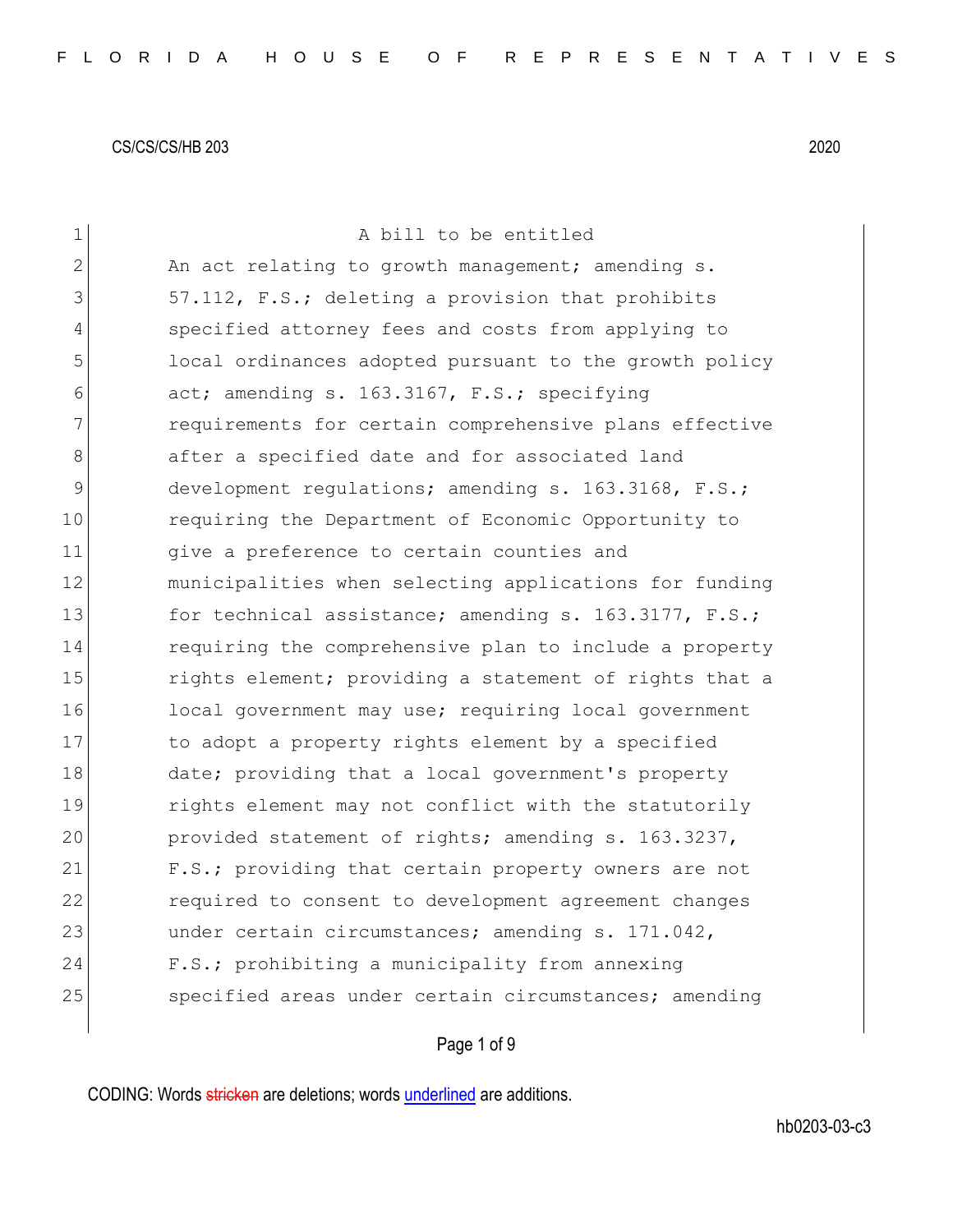Page 2 of 9 26 S. 180.02, F.S.; providing conditions under which a 27 municipality may exercise certain powers to provide 28 water and sewer services within the unincorporated 29 area of a county; amending s. 337.401, F.S.; providing 30 a timeframe for processing permit applications for use 31 by right-of-way by utilities; amending s. 380.06, 32 F.S.; authorizing certain developments of regional 33 impact agreements to be amended under certain 34 circumstances; providing a declaration of important 35 state interest; providing an effective date. 36 37 Be It Enacted by the Legislature of the State of Florida: 38 39 Section 1. Subsection (5) of section 57.112, Florida 40 Statutes, is amended to read: 41 57.112 Attorney fees and costs and damages; preempted 42 local actions.-43 (5) This section does not apply to local ordinances 44 adopted pursuant to part II of chapter  $163$ , s. 553.73, or s. 45 633.202. 46 Section 2. Subsection (3) of section 163.3167, Florida 47 Statutes, is amended to read: 48 163.3167 Scope of act. 49 (3) A municipality established after the effective date of 50 this act shall, within 1 year after incorporation, establish a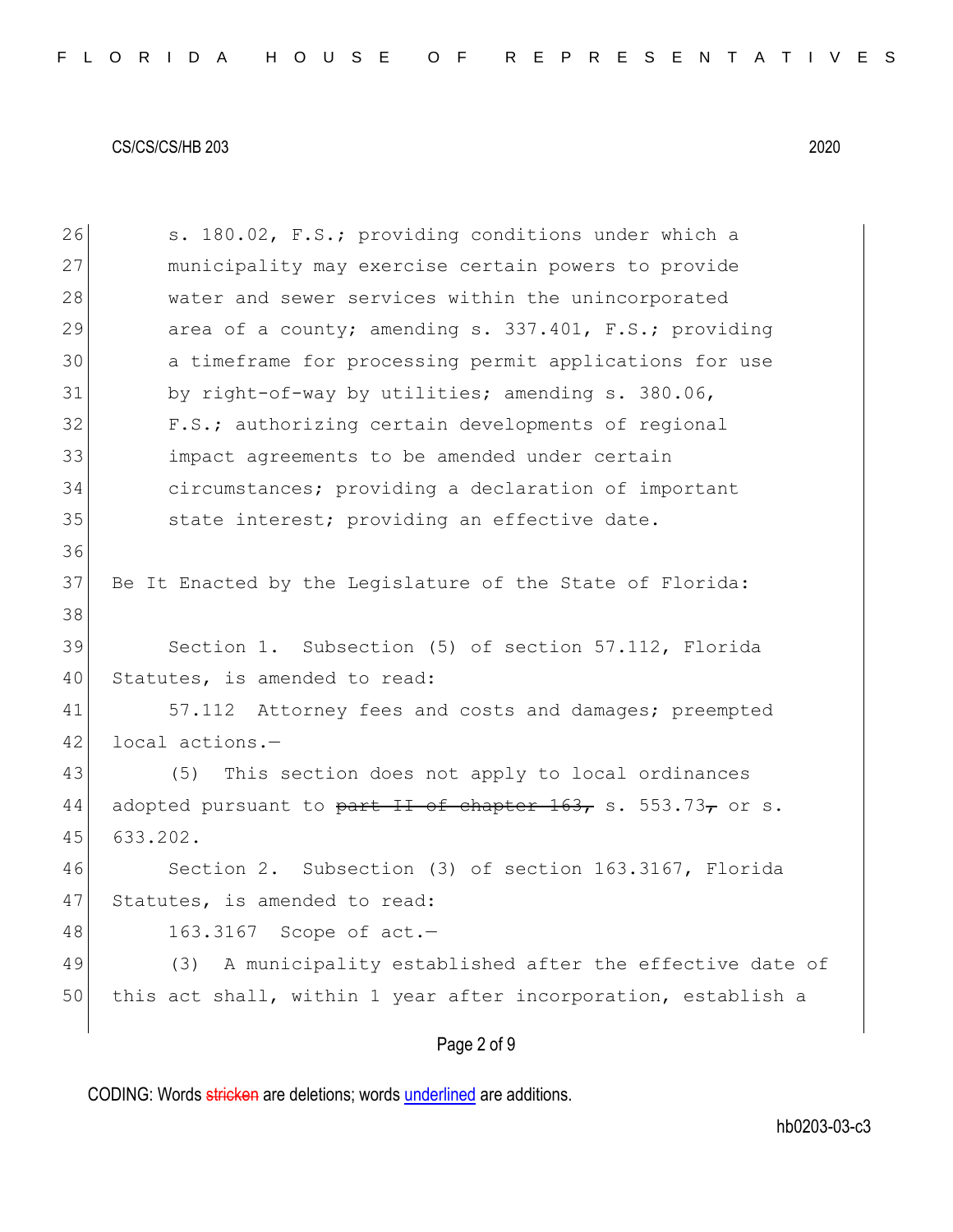51 local planning agency, pursuant to s. 163.3174, and prepare and 52 adopt a comprehensive plan of the type and in the manner set out 53 in this act within 3 years after the date of such incorporation. 54 A county comprehensive plan is controlling until the 55 municipality adopts a comprehensive plan in accordance with this 56 act. A comprehensive plan effective adopted after January 1, 57 2019, and all land development regulations adopted to implement 58 the comprehensive plan must incorporate each development order 59 existing before the comprehensive plan's effective date, may not 60 impair the completion of a development in accordance with such 61 existing development order, and must vest the density and 62 intensity approved by such development order existing on the 63 effective date of the comprehensive plan without limitation or 64 modification.

65 Section 3. Subsection (4) of section 163.3168, Florida 66 Statutes, is renumbered as subsection (5), and a new subsection 67 (4) is added to that section, to read:

68 163.3168 Planning innovations and technical assistance.-69 (4) When selecting applications for funding for technical 70 assistance, the state land planning agency shall give a 71 preference to a county that has a population of 200,000 or less, 72 and to a municipality located within such a county, for 73 assistance in determining whether the area in and around a 74 proposed multi-use corridor interchange as described in s. 75 338.2278 contains appropriate land uses and natural resource

## Page 3 of 9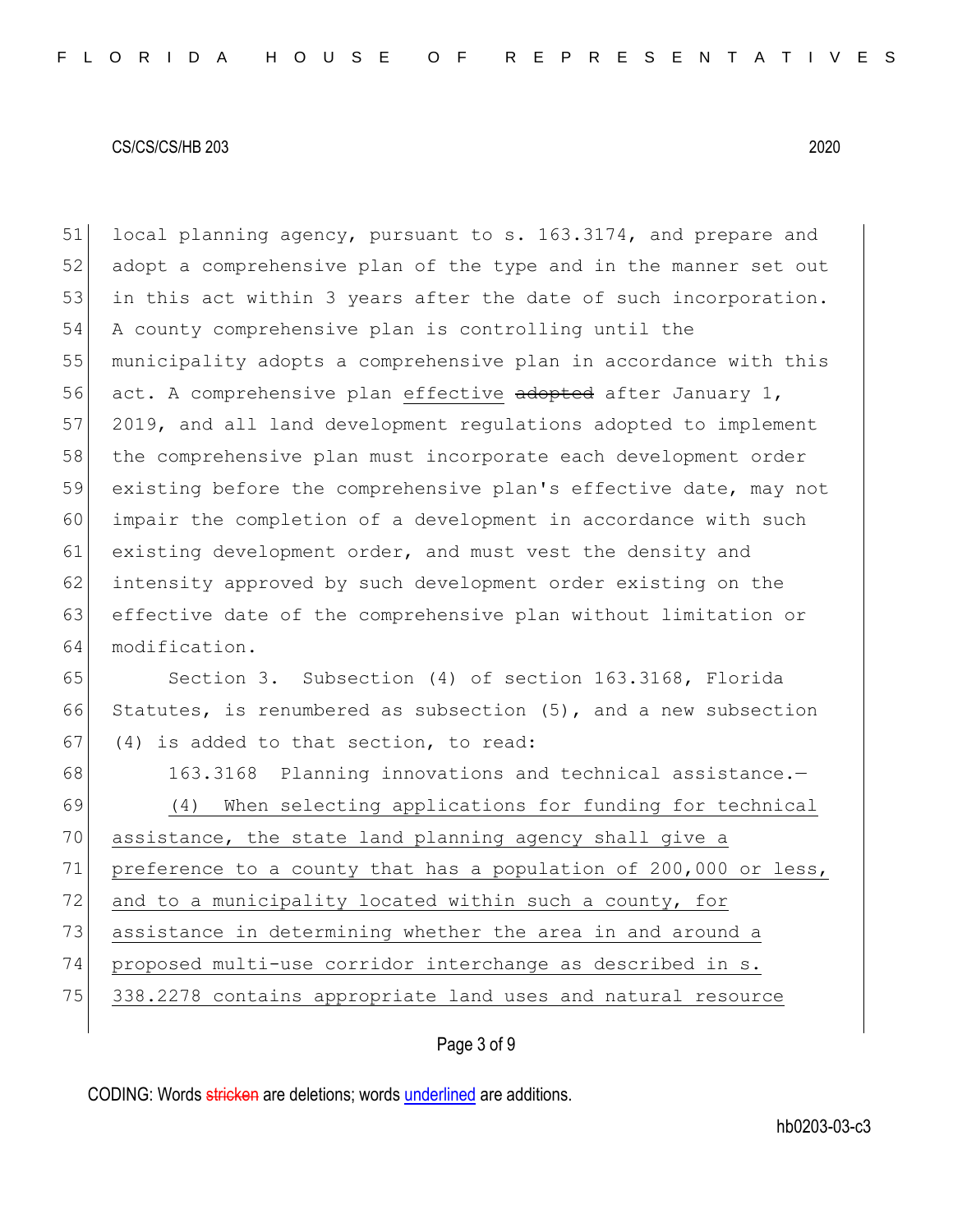| 76  | protections and for aid in developing or amending a local       |  |  |  |  |  |  |  |
|-----|-----------------------------------------------------------------|--|--|--|--|--|--|--|
| 77  | government's comprehensive plan to provide for such uses,       |  |  |  |  |  |  |  |
| 78  | protections, and intended benefits as provided in s. 338.2278.  |  |  |  |  |  |  |  |
| 79  | Section 4. Paragraph (i) is added to subsection (6) of          |  |  |  |  |  |  |  |
| 80  | section 163.3177, Florida Statutes, to read:                    |  |  |  |  |  |  |  |
| 81  | 163.3177 Required and optional elements of comprehensive        |  |  |  |  |  |  |  |
| 82  | plan; studies and surveys.-                                     |  |  |  |  |  |  |  |
| 83  | In addition to the requirements of subsections $(1)$ -<br>(6)   |  |  |  |  |  |  |  |
| 84  | (5), the comprehensive plan shall include the following         |  |  |  |  |  |  |  |
| 85  | elements:                                                       |  |  |  |  |  |  |  |
| 86  | (i)1. In accordance with the legislative intent expressed       |  |  |  |  |  |  |  |
| 87  | in ss. 163.3161(10) and 187.101(3) that governmental entities   |  |  |  |  |  |  |  |
| 88  | respect judicially acknowledged and constitutionally protected  |  |  |  |  |  |  |  |
| 89  | private property rights, each local government shall include in |  |  |  |  |  |  |  |
| 90  | its comprehensive plan a property rights element to ensure that |  |  |  |  |  |  |  |
| 91  | private property rights are considered in local decisionmaking. |  |  |  |  |  |  |  |
| 92  | A local government may adopt its own property rights element or |  |  |  |  |  |  |  |
| 93  | use the following statement of rights:                          |  |  |  |  |  |  |  |
| 94  |                                                                 |  |  |  |  |  |  |  |
| 95  | The following rights shall be considered in local               |  |  |  |  |  |  |  |
| 96  | decisionmaking:                                                 |  |  |  |  |  |  |  |
| 97  |                                                                 |  |  |  |  |  |  |  |
| 98  | 1. The right of a property owner to physically possess          |  |  |  |  |  |  |  |
| 99  | and control his or her interests in the property,               |  |  |  |  |  |  |  |
| 100 | including easements, leases, or mineral rights.                 |  |  |  |  |  |  |  |
|     |                                                                 |  |  |  |  |  |  |  |

Page 4 of 9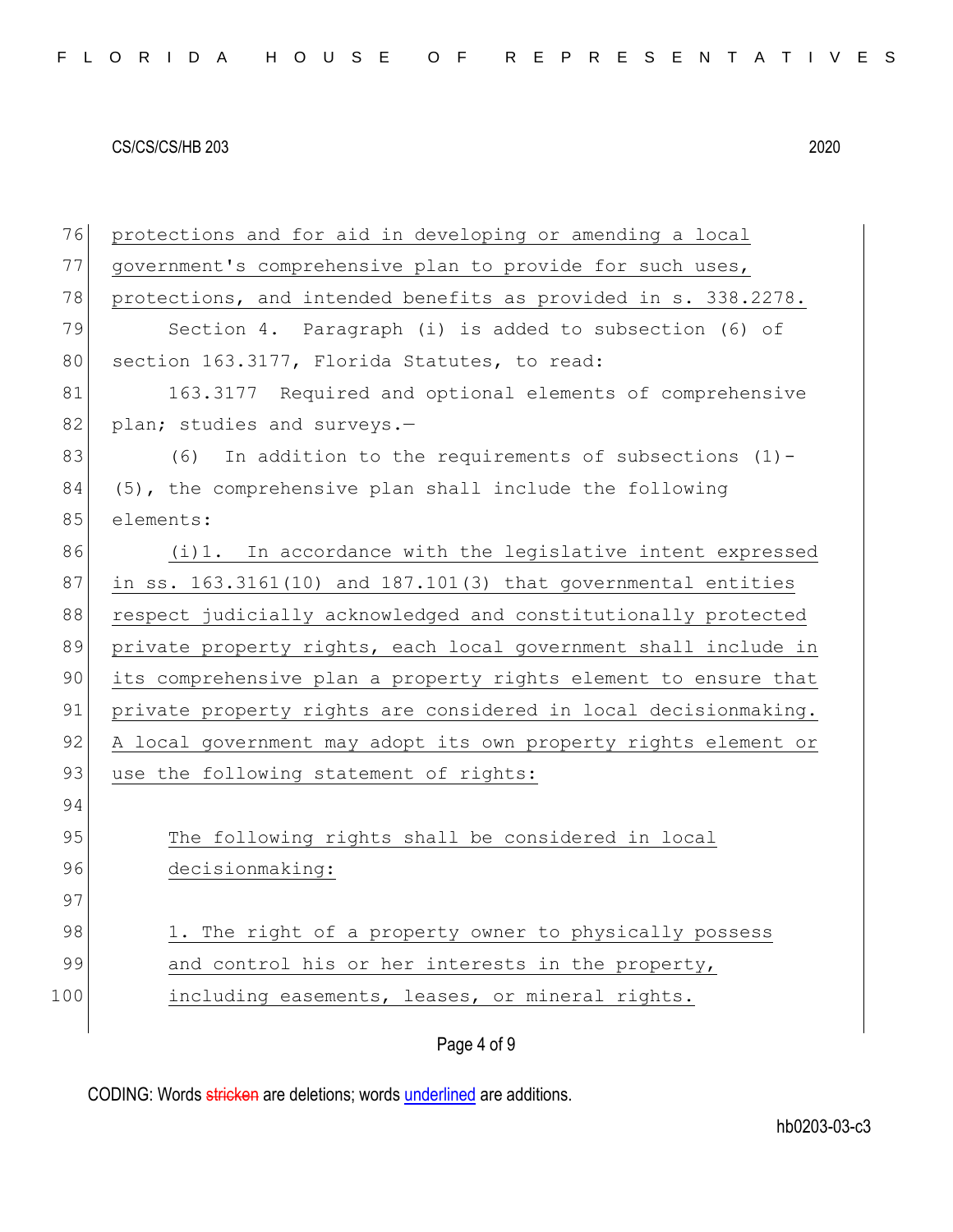| 101 |                                                                    |
|-----|--------------------------------------------------------------------|
| 102 | 2. The right of a property owner to use, maintain,                 |
| 103 | develop, and improve his or her property for personal              |
| 104 | use or the use of any other person, subject to state               |
| 105 | law and local ordinances.                                          |
| 106 |                                                                    |
| 107 | 3. The right of the property owner to privacy and to               |
| 108 | exclude others from the property to protect the                    |
| 109 | owner's possessions and property.                                  |
| 110 |                                                                    |
| 111 | 4. The right of a property owner to dispose of his or her          |
| 112 | property through sale or gift.                                     |
| 113 |                                                                    |
| 114 | 2. Each local government must adopt a property rights              |
| 115 | element in its comprehensive plan by the earlier of its next       |
| 116 | proposed plan amendment or July 1, 2023. If a local government     |
| 117 | adopts its own property rights element, the element may not        |
| 118 | conflict with the statement of rights provided in subparagraph     |
| 119 | 1.                                                                 |
| 120 | Section 5. Section 163.3237, Florida Statutes, is amended          |
| 121 | to read:                                                           |
| 122 | 163.3237 Amendment or cancellation of a development                |
| 123 | agreement. - A development agreement may be amended or canceled by |
| 124 | mutual consent of the parties to the agreement or by their         |
| 125 | successors in interest. A party or its designated successor in     |
|     | Page 5 of 9                                                        |

CODING: Words stricken are deletions; words underlined are additions.

hb0203-03-c3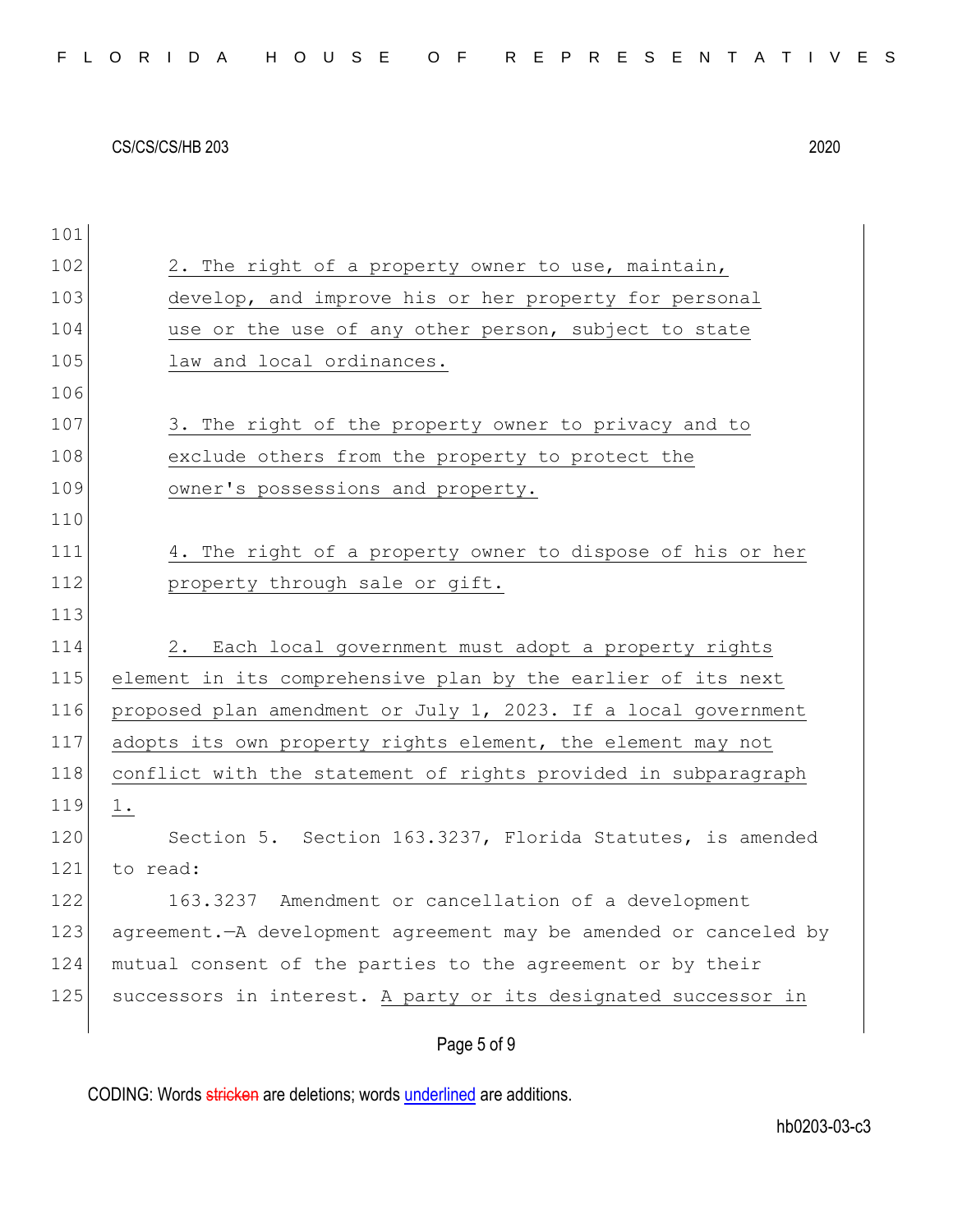| 126 | interest to a development agreement and a local government may  |
|-----|-----------------------------------------------------------------|
| 127 | amend or cancel a development agreement without securing the    |
| 128 | consent of other parcel owners whose property was originally    |
| 129 | subject to the development agreement, unless the amendment or   |
| 130 | cancellation directly modifies the allowable uses or            |
| 131 | entitlements of such owner's property.                          |
| 132 | Section 6. Subsection (4) is added to section 171.042,          |
| 133 | Florida Statutes, to read:                                      |
| 134 | 171.042 Prerequisites to annexation.-                           |
| 135 | (4) Except as otherwise provided in s. 171.205, a               |
| 136 | municipality may not annex an area within another municipal     |
| 137 | jurisdiction without the other municipality's consent.          |
| 138 | Section 7. Subsection (2) of section 180.02, Florida            |
| 139 | Statutes, is amended to read:                                   |
| 140 | 180.02 Powers of municipalities.-                               |
| 141 | Any municipality may extend and execute all of its<br>(2)       |
| 142 | corporate powers applicable for the accomplishment of the       |
| 143 | purposes of this chapter outside of its corporate limits, as    |
| 144 | hereinafter provided and as may be desirable or necessary for   |
| 145 | the promotion of the public health, safety, and welfare or for  |
| 146 | the accomplishment of the purposes of this chapter; provided,   |
| 147 | however, that said corporate powers shall not extend or apply   |
| 148 | within the corporate limits of another municipality. Further, a |
| 149 | municipality may not extend or provide water service or sewage  |
|     |                                                                 |
| 150 | collection and disposal service within the unincorporated area  |

# Page 6 of 9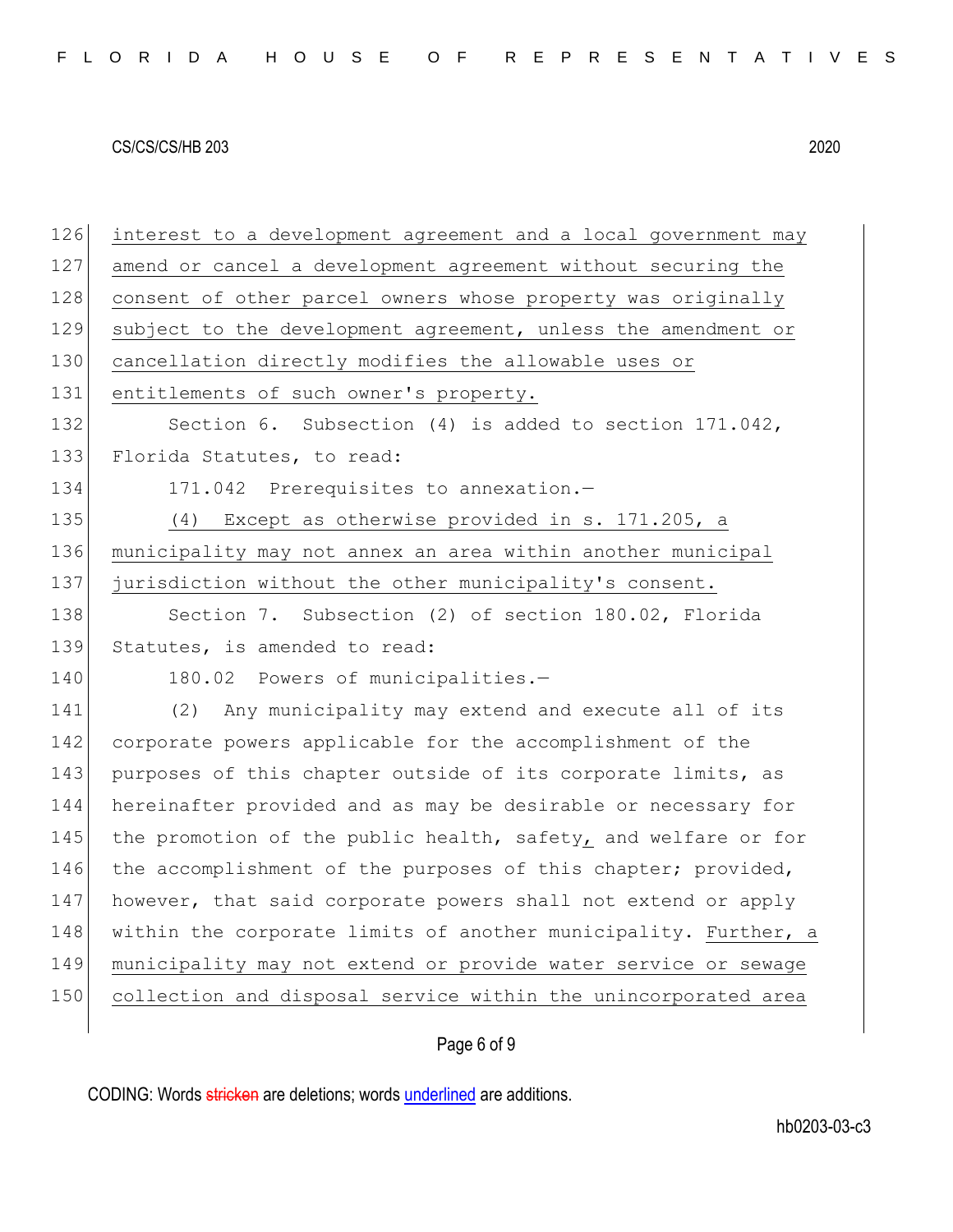151 of a county that has exercised its authority under s. 153.03, to 152 provide the same service or services within the county without 153 the express consent of a majority of the commissioners at a duly 154 noticed meeting of the board of county commissioners of that 155 county. A municipality, without such consent, may provide water 156 service or sewage collection and disposal service within an 157 unincorporated area in which the municipality, before July 1, 158 2020, either provided such service or has constructed 159 infrastructure to provide such service. 160 Section 8. Subsection (2) of section 337.401, Florida 161 Statutes, is amended to read: 162 337.401 Use of right-of-way for utilities subject to 163 regulation; permit; fees.-164 (2) The authority may grant to any person who is a 165 resident of this state, or to any corporation that which is 166 organized under the laws of this state or licensed to do 167 business within this state, the use of a right-of-way for the 168 utility in accordance with such rules or regulations as the

169 authority may adopt. A No utility may not shall be installed,

171 issued by the authority. However, for public roads or publicly

172 owned rail corridors under the jurisdiction of the department, a

170 located, or relocated unless authorized by a written permit

173 utility relocation schedule and relocation agreement may be

174 executed in lieu of a written permit. The permit must shall

175 require the permitholder to be responsible for any damage

### Page 7 of 9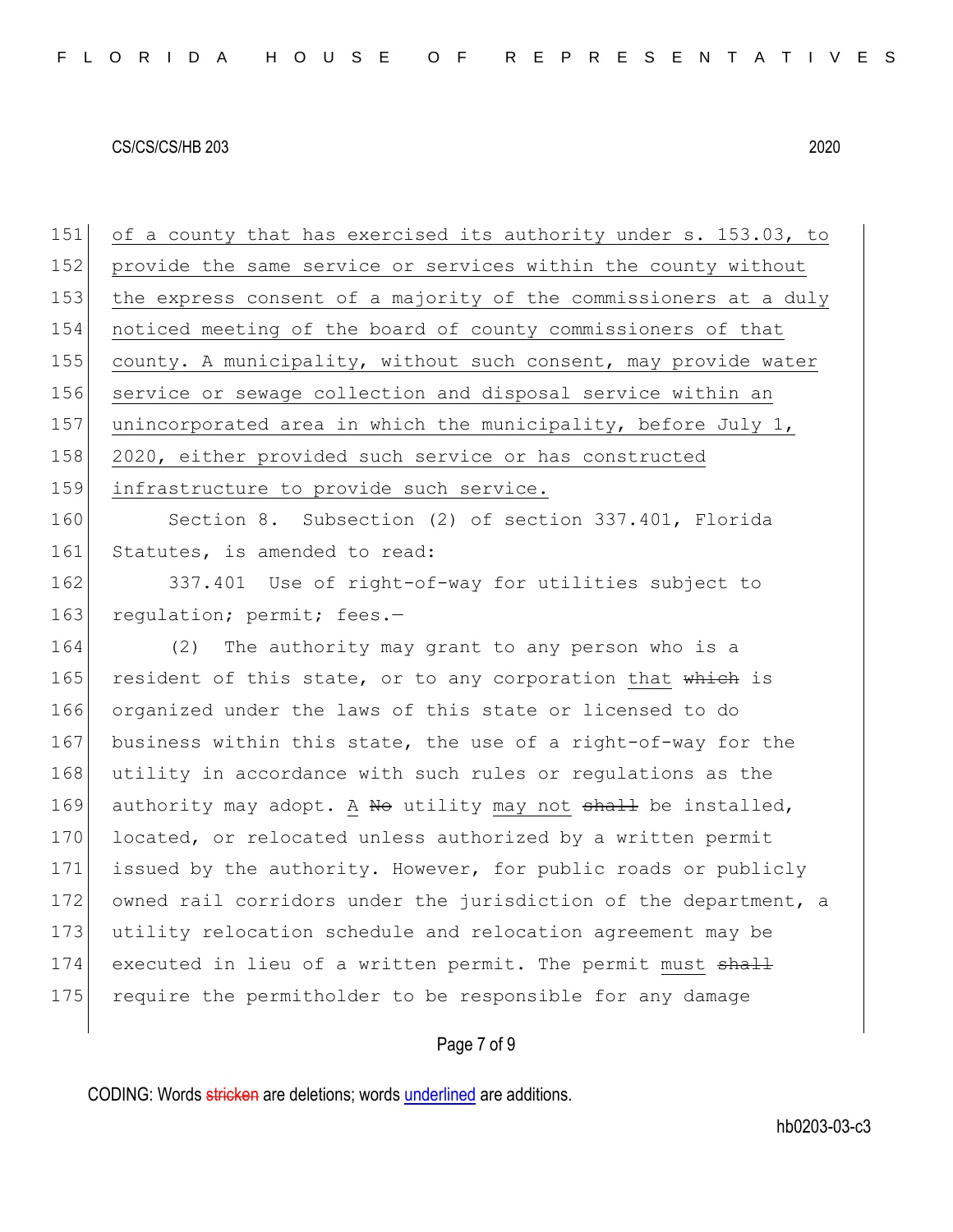176 resulting from the issuance of such permit. The authority may 177 initiate injunctive proceedings as provided in s. 120.69 to 178 enforce provisions of this subsection or any rule or order 179 issued or entered into pursuant thereto. A permit application 180 required under this subsection by a county or municipality 181 having jurisdiction and control of the right-of-way of any 182 public road must be processed and acted upon in accordance with 183 the timeframes provided in subparagraphs  $(7)(d)7.$ , 8., and 9. 184 Section 9. Paragraph (d) of subsection (4) of section 185 380.06, Florida Statutes, is amended to read: 186 380.06 Developments of regional impact.-187 (4) LOCAL GOVERNMENT DEVELOPMENT ORDER. 188 (d) Any agreement entered into by the state land planning 189 agency, the developer, and the local government with respect to 190 an approved development of regional impact previously classified 191 as essentially built out, or any other official determination 192 that an approved development of regional impact is essentially 193 built out, remains valid unless it expired on or before April 6, 194 2018 and may be amended pursuant to the processes adopted by the 195 local government for amending development orders. Any such 196 agreement or amendment may authorize the developer to exchange 197 approved land uses subject to demonstrating that the exchange 198 will not increase impacts to public facilities. This paragraph 199 applies to all such agreements and amendments effective on or 200 after April 6, 2018.

## Page 8 of 9